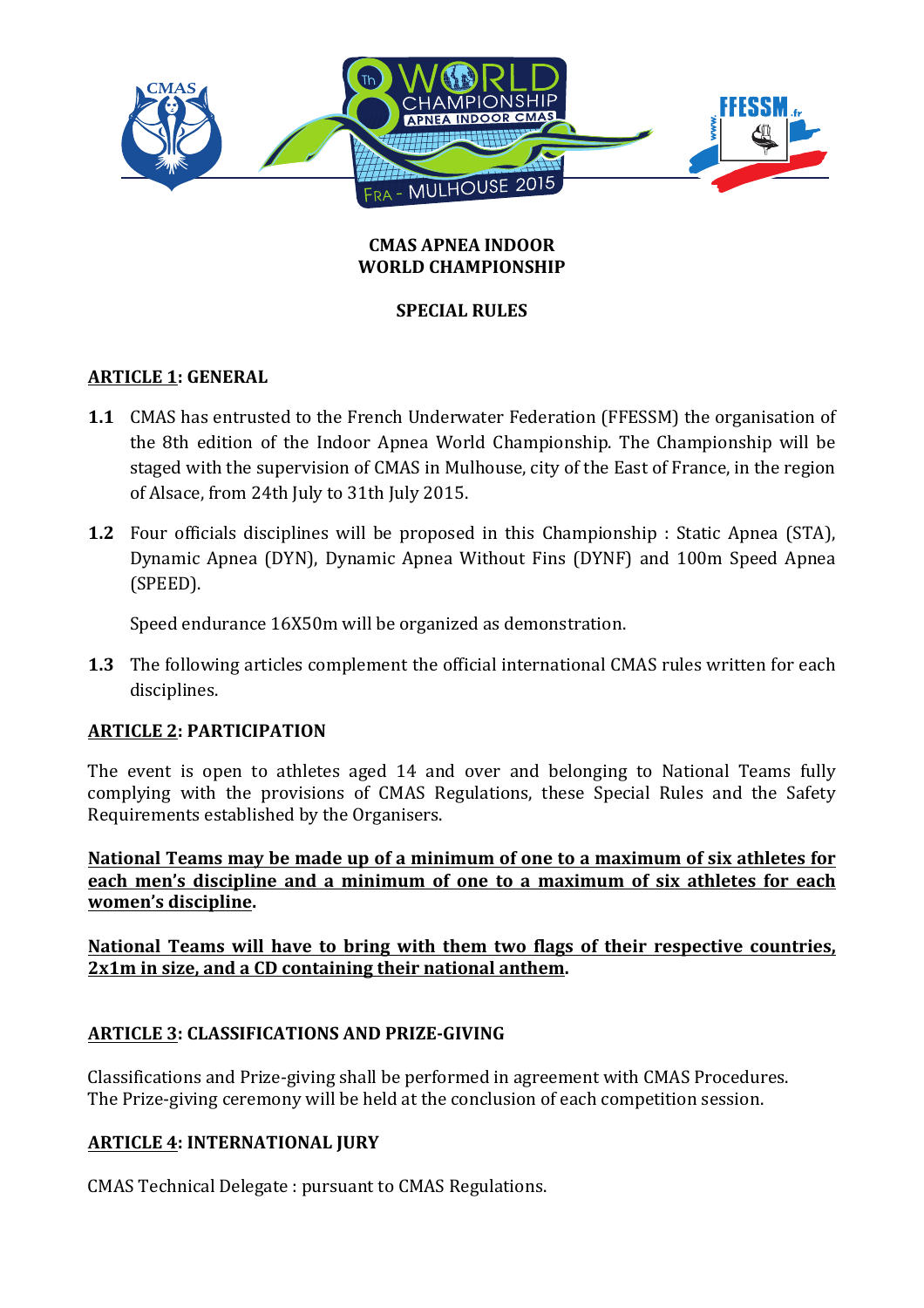## **ARTICLE 5: CLAIMS**

Pursuant to CMAS Regulations.

# **ARTICLE 6: ENTRIES**

## **6.1 Deadlines**

• **By 24th april 2015**

**Initial Entry Form** to be sent to CMAS and to the Organising Committee (Attachment) 1).

• **By 24 April 2015**

The **CMAS Apnea Championship Registration** form to be sent to CMAS (Attachment 5).

• **By 4th May 2015**

The following must be sent to CMAS and to the Organising Committee:

- **Preliminary Hotel Booking Form** (Attachment 2) and a copy of the receipt of **payment of 50% of the participation fee;**
- **letter of proof of the bank transfer** (Attachment 3).
- **By 14th June 2015**

The following must be sent to CMAS and to the Organising Committee:

- the **Competitor's List Form** (Attachment 4);
- the **Final Hotel Booking Form** (Attachment 6) and a **copy** of the receipt of **payment of 50% of the remaining participation fee:**
- the **letter of proof of the bank transfer** (Attachment 3).

Failure to pay the participation fee by 14th **June 2015** will result in a 15% increase in the fee in respect of the global amount due.

## **6.2 Ratification of entries**

Athletes' entries will be ratified on 24 July 2015, starting at 4 p.m., at the secretariat situated in the Sport Center of Mulhouse, attended by the Head of the delegation of each Nation present (or his deputy), by means of the presentation of documentation from all members of entered national Teams.

The make-up of Teams will be specified in the list of athletes registered on the CMAS website (http://www.cmasoffice.org/federation/). The final composition of Teams must be decided by 14th June 2015. Entries received beyond the set deadline will not be accepted, nor can there be late changes to the make-up of Teams, on the day on which documents are checked.

Athletes must be in possession of :

- the original entry form signed by the Federation President;
- a valid medical certificate attesting to the athlete's fitness to take part in the competitive sporting discipline in question;
- a valid CMAS Apnea sports licence;
- an ID document.

Athletes that fail to produce the above documents will not be allowed to take part in the competitions, and their participation fee will not be returned.

**6.3** The entry fee of Euro 106.00 must be paid to CMAS by 22 May 2015, following the procedure set forth at: http://www.cmasoffice.org/federation/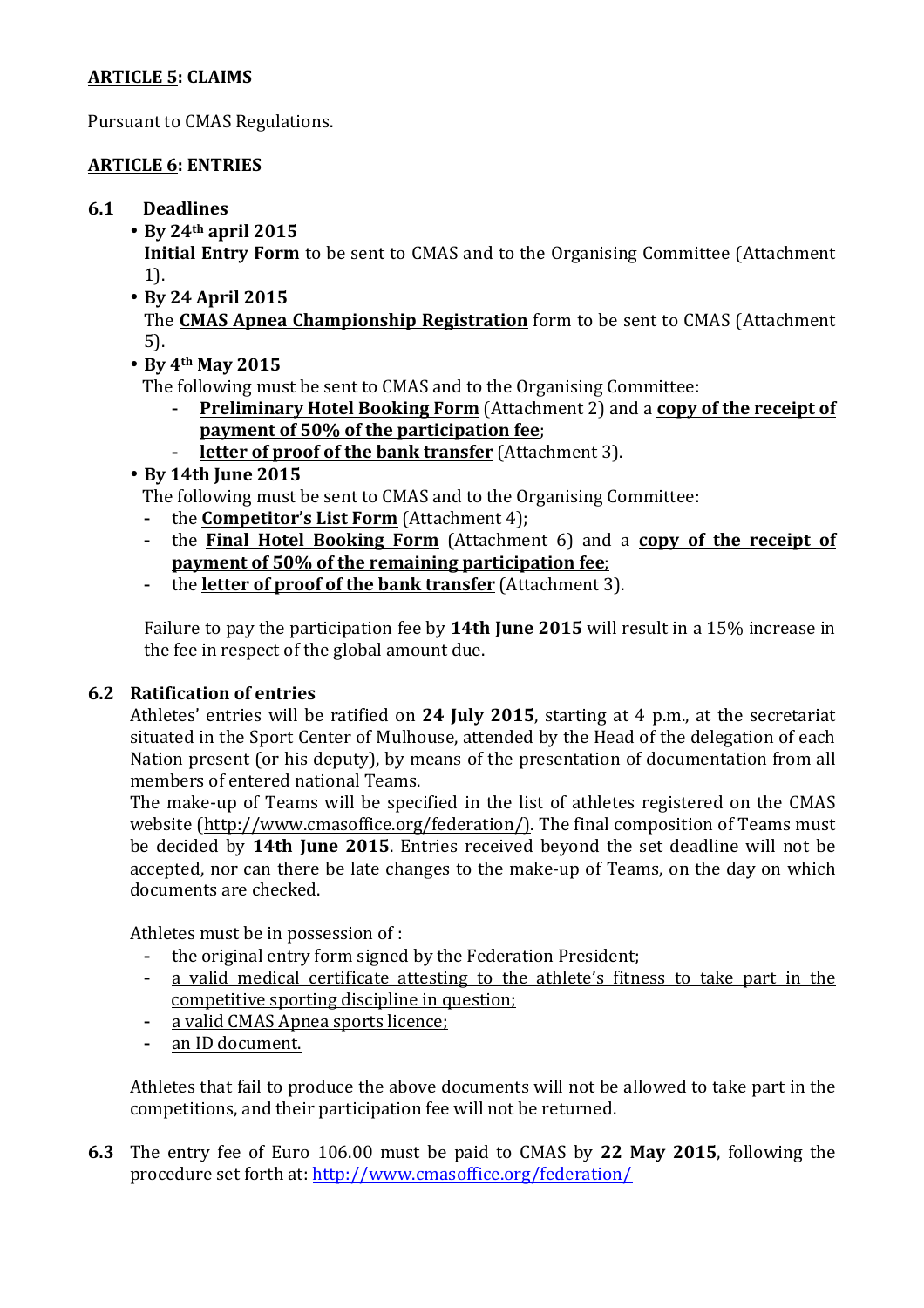#### **ARTICLE 7: PROGRAMME**

# **Friday 24th July**

Arrival and check-in of National Teams

Checking of documents and issue of badges

#### **Saturday 25th July**

Morning : Official training session and official and technical meeting

Afternoon : Opening Ceremony at the Sport Center of Mulhouse

## **Sunday 26th July**

Qualifications

## **Monday 27th July**

Final 

Prize-giving 

#### **Tuesday 28th July**

SPEED competition M/F and STATIC competition M/F

Prize-giving Speed Static and DYNF

## **Wednesday 29th July**

Qualifications 

## **Thursday 30th July**

Final 

Prize-giving

Closing ceremony and final party

## **Friday 31 July**

Departure from Mulhouse

#### **N.B.** The organisers reserve the right to alter the chronological order of competitions **for technical and organisational reasons.**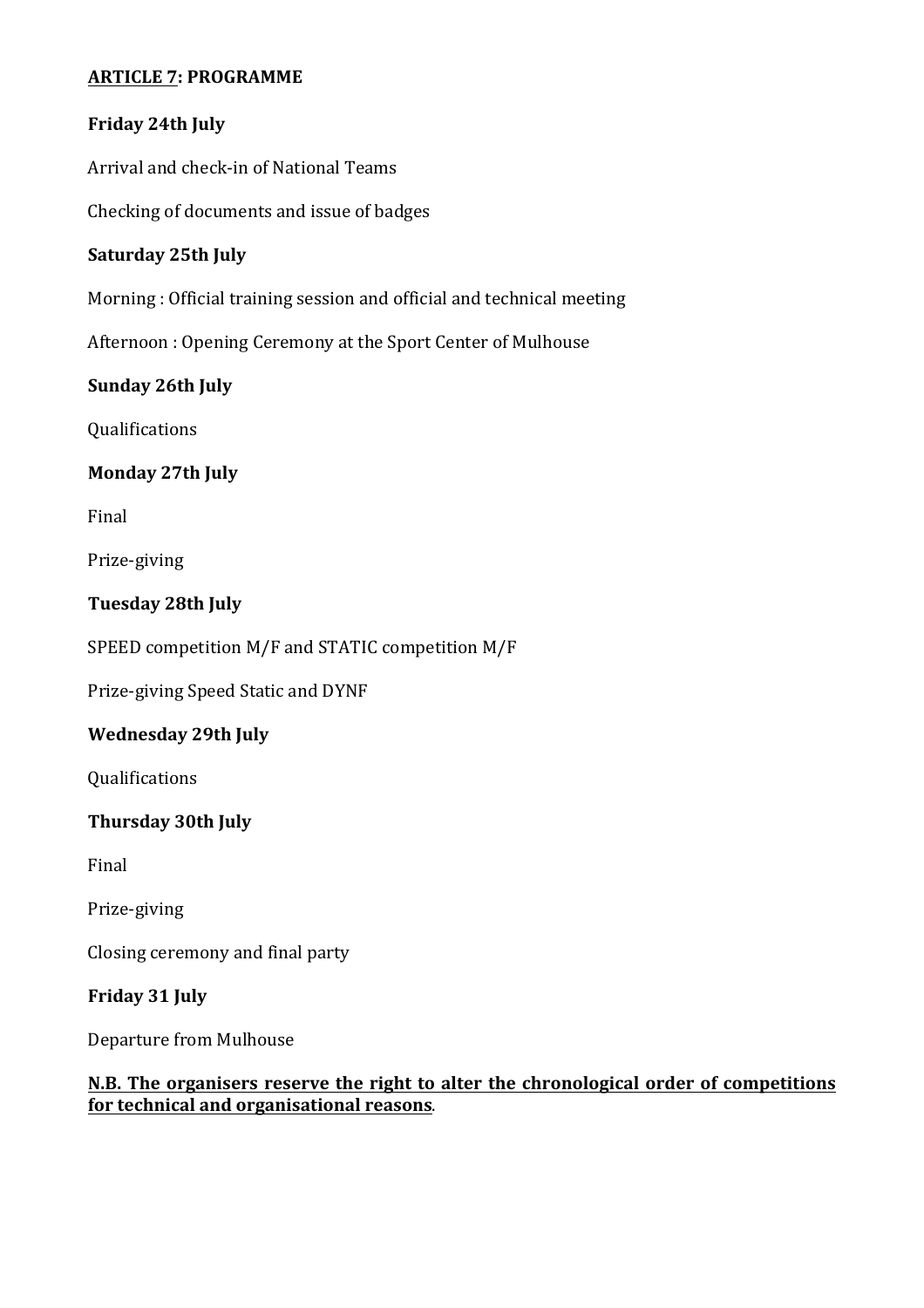#### **ARTICLE 8: HOTEL RESERVATIONS AND PARTICIPATION FEES**

**Option 1:** The fee for each participant is **Euro 680.00**. This fee includes:

- stay in double or triple room ;
- full board, from lunch of 24th July to breakfast of 31th July;
- opening, dinner show and closing ceremony ;
- secretariat services ;
- official training session ;
- participation in competitions.

**Supplement for single room:** Euro 10.00 (only a few)

**Extra days**: Euro 95.00 euro per person per day in double or triple room, full board.

**Option 2:** The fee for each participant is **Euro** 385.00. This fee includes:

- only meal:
- from lunch of 24 July to breakfast of 31 July;
- opening, dinner show and closing ceremony;
- secretariat services:
- official training session;
- participation in competitions.

**Transfer**: Euro-Airport Basel-Mulhouse-Freiburg or Mulhouse Railway Station – Hotel/Sport Center and return: simple and local solutions exist.

Il you want a personal transfer: Euro 20.00 per person.

The fee includes:

- Representative present at Euro-Airport Basel-Mulhouse-Freiburg and/or Mulhouse Railway Station to meet participants upon their arrival by plane or train;
- Transfer from Airport and/or Station to the Sport Center of Mulhouse and return;
- Hostess present at the Sport Center of Mulhouse for boarding procedures;

50% of the participation fee must be paid to the Organising Committee by 4<sup>th</sup> May 2015, to secure the booking.

The remainder of the participation fee must be paid by 14<sup>th</sup> June **2015**. Failure to pay the participation fee by 14<sup>th</sup> **June 2015** will result in a 15% increase in respect of the global amount due.